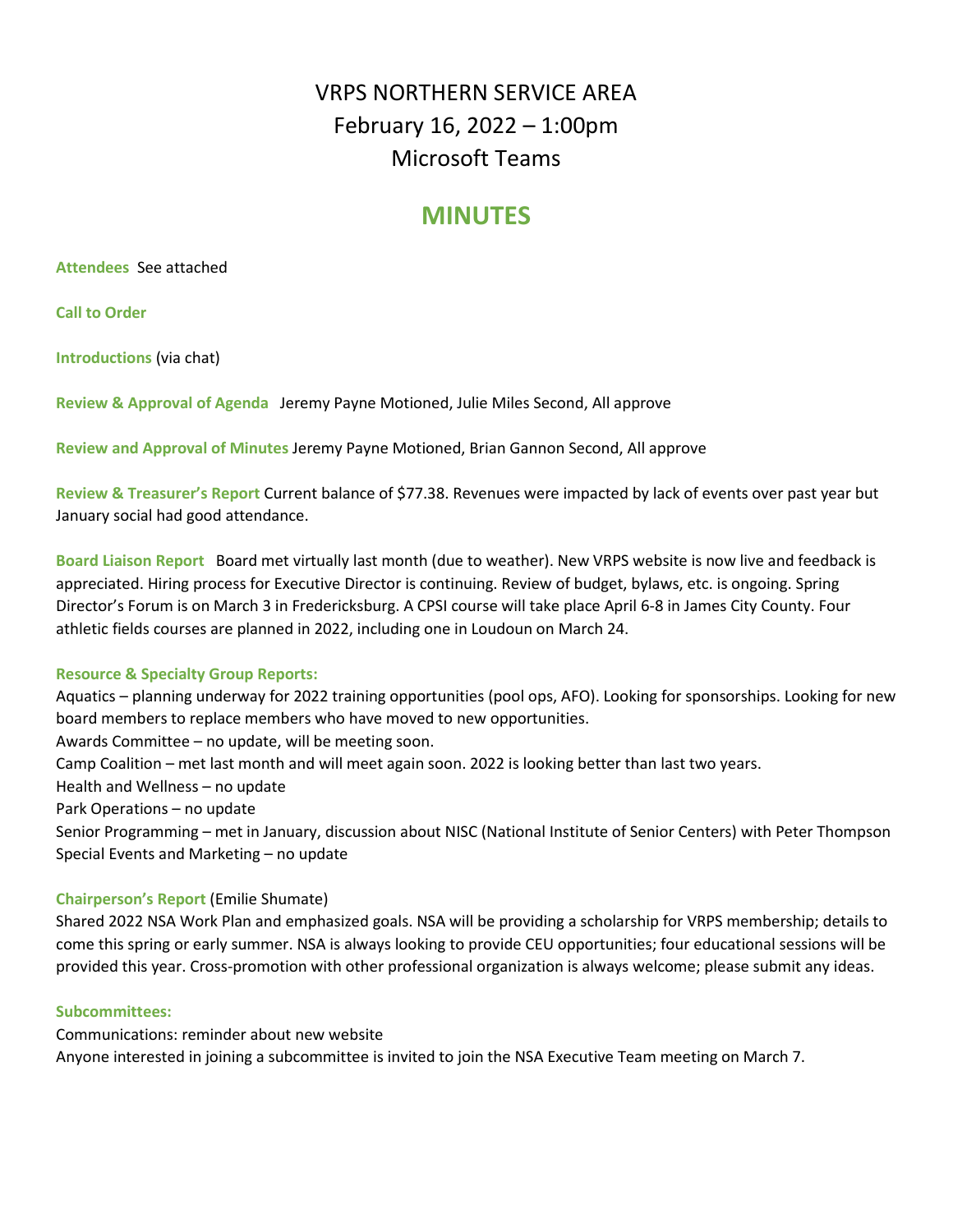#### **Roundtable:**

#### Alexandria:

- starting camp registration next week
- working with schools on buses for camps
- summer camp hiring in progress
- Division Chief opening expected this summer

Arlington:

- New Parks & Natural Resources Division Chief recently started
- Working on filling vacancies

# Fairfax City

- In process of migrating from Activenet to RecTrac this spring
- Finishing up reaccreditation process
- Full slate of programming (concerts, events, etc.)
- Falls Church
	- Hired P/T Farmers Market Manager
	- Two current F/T openings: Program Supervisor (camps/youth sports) and Rec Specialist

# Fairfax County

- Opened camp registration last month, good participation and revenue numbers
- Several positions open including Fitness & Wellness Section Manager and Management Analyst II
- Launched QR fitness trails at E.C. Lawrence and Mason District Parks

# Loudoun

- Working with Berry Dunn on Strategic Plan
- Pursuing Marketing & Communications Plan any ideas/samples welcome
- Three community centers under renovation, Sterling CC ribbon-cutting on March 3
- Hanson Regional Park to open later this year, multiple job opportunities available
- Groundbreaking for Ashburn Rec Center later this year
- Lovettsville Park and equestrian facility opening later this year thanked FCPA for assistance

# McLean Community Center

- Struggling with hiring
- Camp registrations going well

# Prince William

Camp registration opens March 8

# Reston Community Center

- Camp registration is going well.
- New Deputy Director started last month
- Currently hiring Communications Director, Leisure and Learning Director position to be announced soon
- Two full-time maintenance positions to be announced next week
- Camp hiring underway
- Just launched public engagement process for proposed Reston Arts Center at Reston Town Center

Vienna

- Hiring P/T (20 hour) events assistant
- Full slate of spring programming
- Participating in Mayor's Fitness Challenge with Fairfax City and Falls Church
- Launching second annual Liberty Amendments Celebration
- Trying to implement key fob system utilizing RecTrac working with Loudoun County who has had success in this area